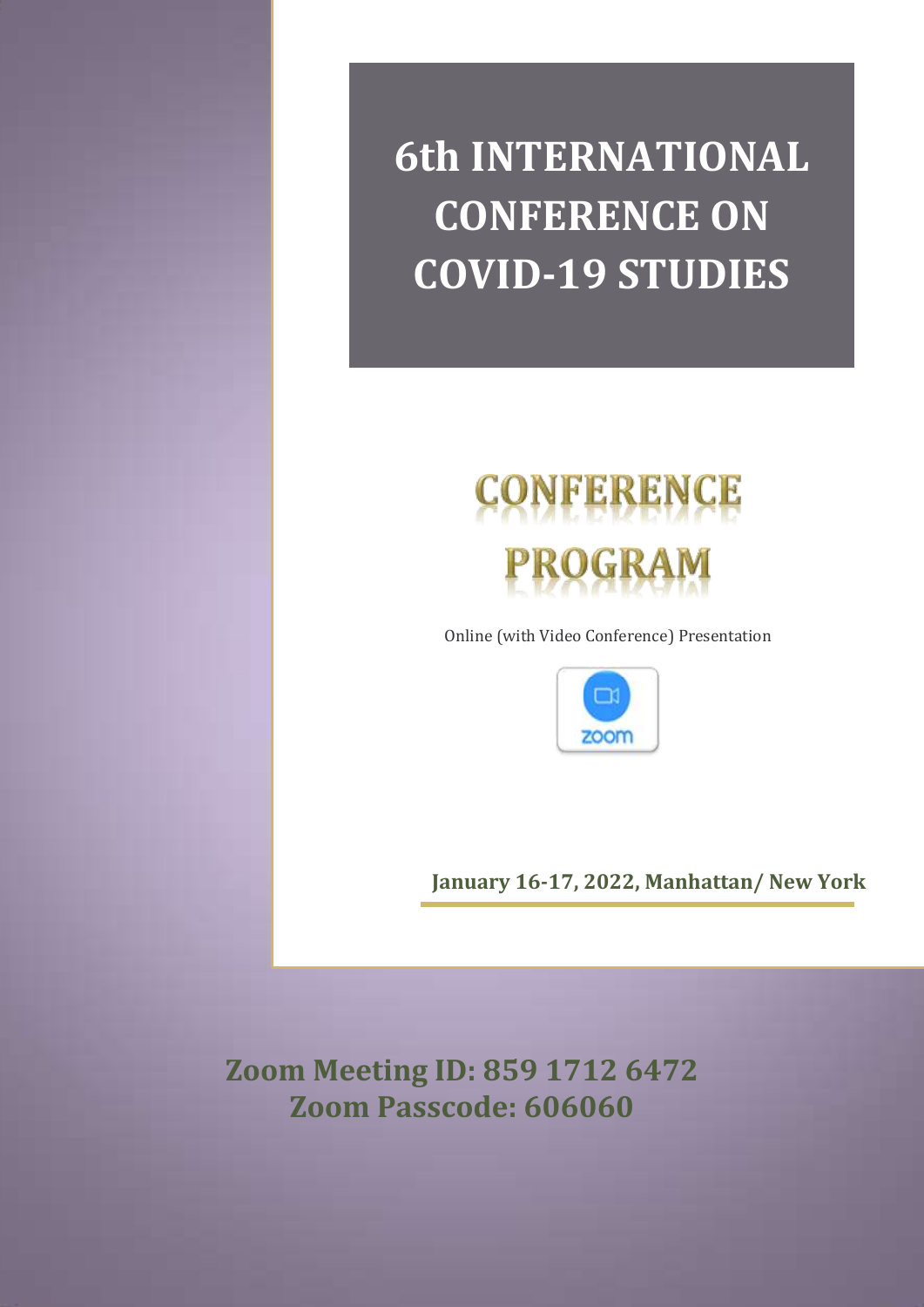#### **IMPORTANT, PLEASE READ CAREFULLY**

 To be able to make a meeting online, login via **https://zoom.us/join** site, enter ID instead of "Meeting ID

or Personal Link Name" and solidify the session.

- $\checkmark$  The presentation will have **15 minutes** (including questions and answers).
- $\checkmark$  The Zoom application is free and no need to create an account.
- $\checkmark$  The Zoom application can be used without registration.
- $\checkmark$  The application works on tablets, phones and PCs.
- $\checkmark$  Speakers must be connected to the session **10 minutes before** the presentation time.
- $\overrightarrow{A}$  All congress participants can connect live and listen to all sessions.
- $\checkmark$  During the session, your camera should be turned on at least %70 of session period
- $\checkmark$  Moderator is responsible for the presentation and scientific discussion (questionanswer) section of the session.

#### **TECHNICAL INFORMATION**

- $\checkmark$  Make sure your computer has a microphone and is working.
- You should be able to use screen sharing feature in Zoom.
- $\checkmark$  Attendance certificates will be sent to you as pdf at the end of the congress.
- $\checkmark$  Moderator is responsible for the presentation and scientific discussion (questionanswer) section of the session.

#### **Before you login to Zoom please indicate your name surname and hall number, exp. Hall-1, Nadia MAFTOUNI**

#### **PARTICIPANT COUNTRIES:**

**TURKEY, ALGERIA, ETHIOPIA, CANADA, AZERBAIJAN, NIGERIA, PAKISTAN, INDIA, MOROCCO, SAUDI ARABIA, ITALY, IRAN, SPAIN, REPUBLIC OF CROATIA, KAZAKHSTAN, UK, POLAND, ROMANIA, PHILIPPINES, BULGARIA, ISRAEL, CHINA, IRAQ, HUNGARY, INDONESIA**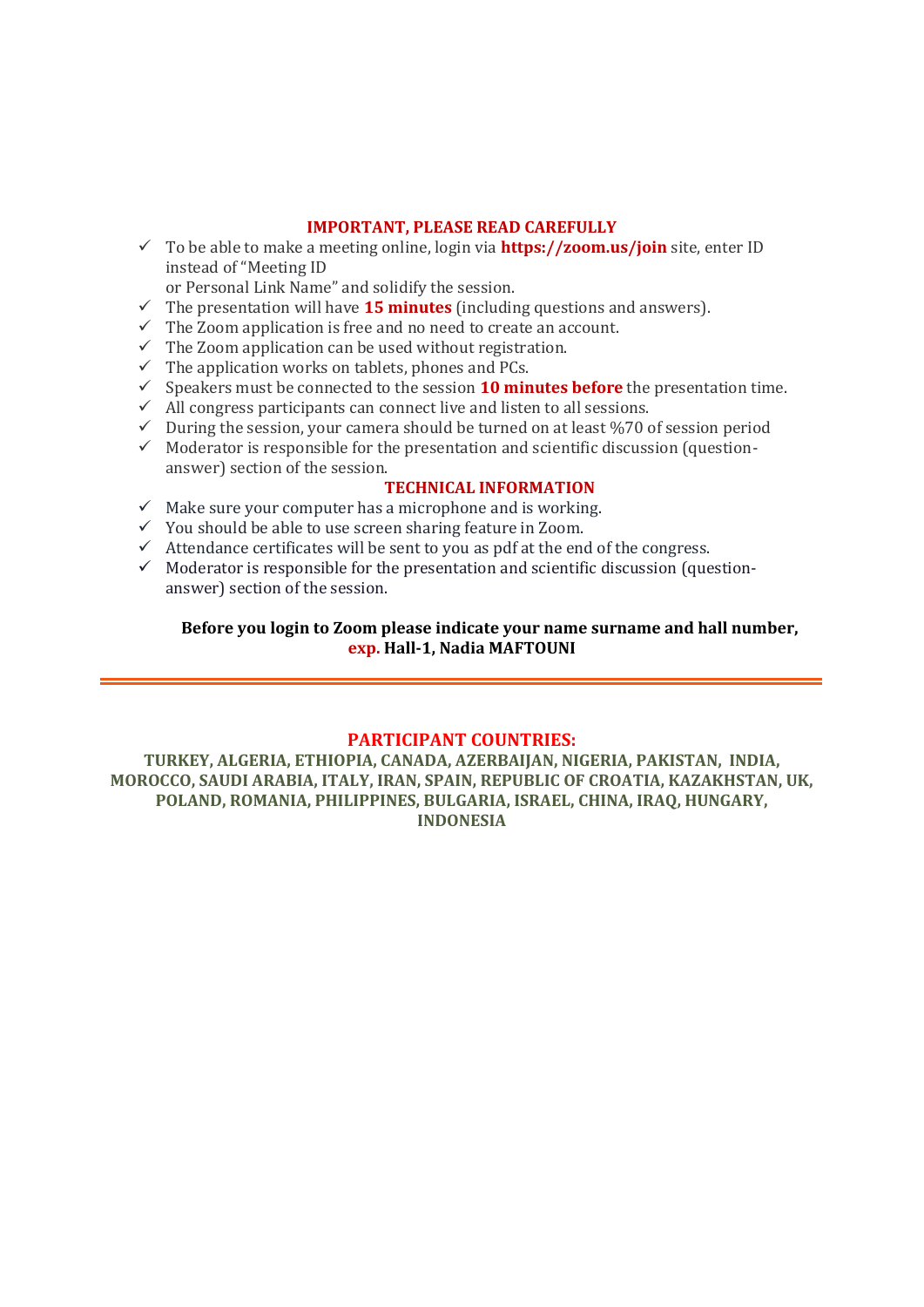| <b>Head of Session: Dr. Nataliya CHEMERYNSKA</b>                      |                                                                                |                                                                                                                                               |
|-----------------------------------------------------------------------|--------------------------------------------------------------------------------|-----------------------------------------------------------------------------------------------------------------------------------------------|
| <b>AUTHOR</b>                                                         | <b>AFFILIATION</b>                                                             | <b>TITLE</b>                                                                                                                                  |
| Ms. Happy BAGLARI                                                     | <b>Assam Downtown</b><br>University, Guwahati                                  | EXPLORATION OF PSYCHOSOCIAL IMPACT AND<br>THE WELLBEING OF MIGRANT POPULACE DURING<br>THE COVID-19 IN INDIA                                   |
| Dr. Nataliya CHEMERYNSKA<br>Dr. Madga MARCZAK<br>Dr. Jo KUCHARSKA     | Coventry University,<br>Coventry, UK<br>University of Warwick,<br>Coventry, UK | WHAT ARE THE EXPERIENCES OF CLINICAL<br>PSYCHOLOGISTS WORKING WITH PEOPLE WITH<br>INTELLECTUAL DISABILITIES DURING THE COVID-<br>19 PANDEMIC? |
| Chiedozie Promise Nwosu<br>Babatunde Michel Idowu<br>Felix M. Nwankwo | Alex Ekwueme Federal<br>University, Ndufu-Alike,<br>Ebonyi State               | COVID-19 RESPONSE MEASURES AND VACCINE<br>SKEPTICISM IN NIGERIA: FACTS AND MYTHS                                                              |
| Isabel María GÓMEZ-TRIGUEROS                                          | University of Alicante<br><i>(Spain)</i>                                       | TEACHER TRAINING AND THE TPACK MODEL AS<br>AN AFFIRMATIVE RESPONSE TO THE DIGITAL<br><b>GENDER DIVIDE IN THE COVID-19 CONTEXT</b>             |
| Farzana IBRAHIMI                                                      | Ankara Social Sciences<br><i>University</i>                                    | COVID-19 AND ITS EFFECTS ON CHILDREN AND<br>YOUNG PEOPLE                                                                                      |
| Elana LAKH<br>Liat SHAMRI-ZEEVI<br>Debra KALMANOWITZ                  | Ono Academic College,<br>Israel                                                | PAUSES, BREAKS AND CONTINUITIES: ASPECTS OF<br>COPING AS EXPRESSED IN ARTWORKS MADE<br>DURING FIRST COVID-19 LOCKDOWN IN ISRAEL               |
| Dalal Adnan Amer Maturi                                               | King Abdulaziz University,<br>Saudi Arabia                                     | THE SUCCESSIVE APPROXIMATION METHOD FOR<br>SOLVING VOLTERRA INTEGRAL EQUATION USING<br><b>MAPLE</b>                                           |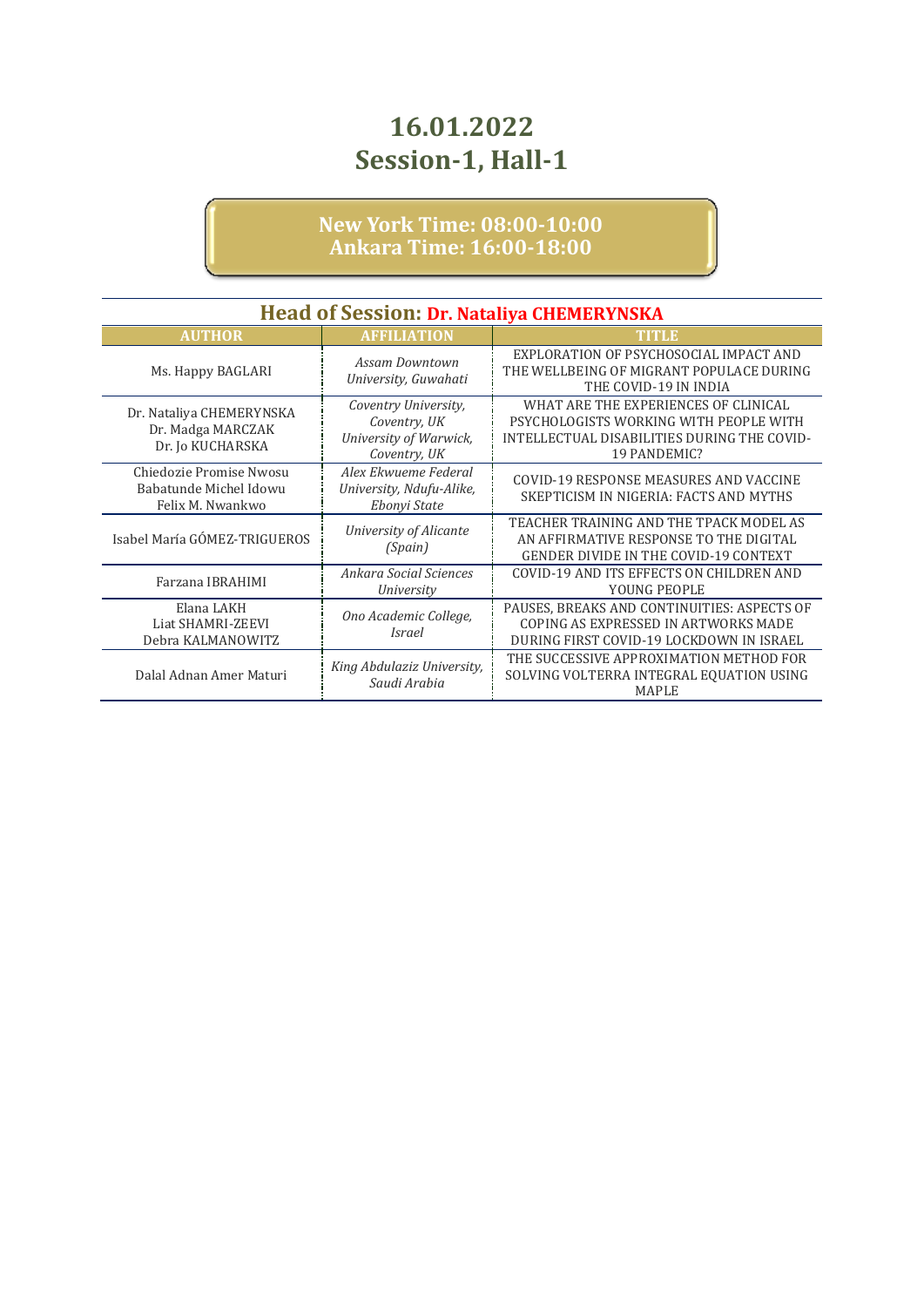| <b>Head of Session: Prof. Dr. A. Beril TUGRUL</b>            |                                                                         |                                                                                                                                                   |
|--------------------------------------------------------------|-------------------------------------------------------------------------|---------------------------------------------------------------------------------------------------------------------------------------------------|
| <b>AUTHOR</b>                                                | <b>AFFILIATION</b>                                                      | TITLE                                                                                                                                             |
| Prof. Dr. A. Beril TUĞRUL                                    | Istanbul Technical<br>University, Energy<br>Institute, Istanbul, Turkey | COVID-19 in GLOBOLAZITION CONCEPT and ITS<br>ENERGY POLITIC IMPACTS                                                                               |
| Assoc. Prof. Faik GÖKALP                                     | Kırıkkale University                                                    | THE INTERACTION OF T CELL RECEPTOR (TCR)<br>WITH NATURAL ACTIVE INGREDIENTS AND<br><b>COVID-19 ACTIVE SITES</b>                                   |
| Mehmet Gökhan TURAN<br>Dora UZKESİÇİ                         | Anadolu University                                                      | THE EFFECT OF COVID-19 CONDITIONS ON THE<br>PRODUCTION PROCESS AND COLD CHAIN<br>LOGISTICS IN PURCHASING MANAGEMENT: A<br>RESEARCH MODEL PROPOSAL |
| Assoc. Prof. Dr. Nilgun<br><b>ULUTASDEMIR</b>                | Gümüşhane University                                                    | <b>MANAGEMENT OF COVID-19 PATIENTS WITH</b><br>NEUROLOGICAL DISORDERS                                                                             |
| Dr. Lec. Kader EROL                                          | Tekirdağ Namık Kemal<br>University                                      | A NEW TREND EMERGING WITH THE COVID-19<br><b>GLOBAL EPIDEMIC: INDIVIDUAL TOURISM</b>                                                              |
| Asst. Prof. Dr. Gökçe KURUCU<br>Havva İLHAN<br>Gizem KORKMAZ | Konya Food and<br>Agriculture University                                | SELF BUDGETING IN CHANGING LIFE HABITS                                                                                                            |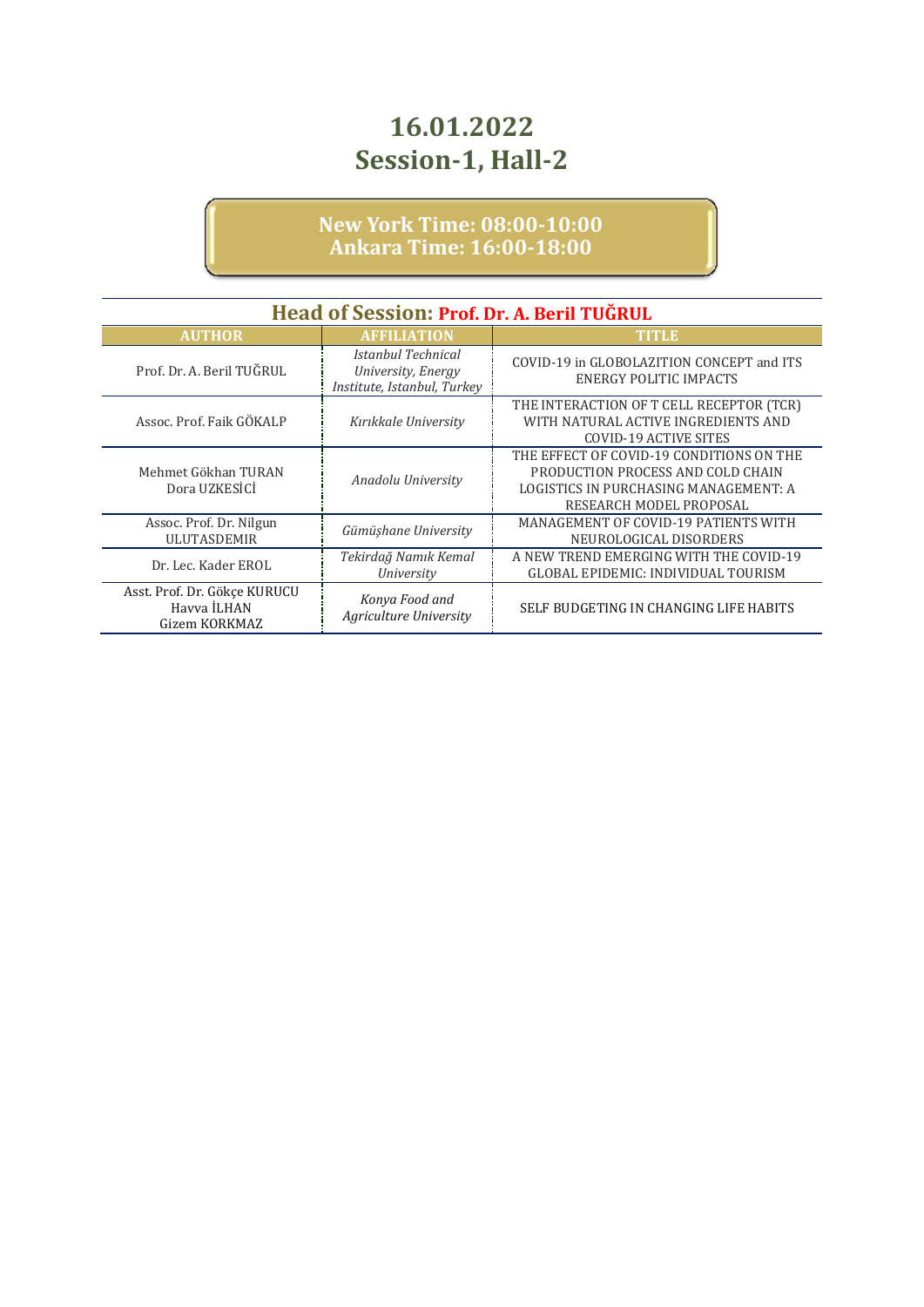| <b>Head of Session: Assoc. Prof. Ender DURUALP</b>           |                                                                                        |                                                                                                                                                                                    |
|--------------------------------------------------------------|----------------------------------------------------------------------------------------|------------------------------------------------------------------------------------------------------------------------------------------------------------------------------------|
| <b>AUTHOR</b>                                                | <b>AFFILIATION</b>                                                                     | TITLE                                                                                                                                                                              |
| Cemil YAVUZ<br>Sevnaz ŞAHİN                                  | Muğla Sıtkı Koçman<br>University<br>Ege University                                     | <b>INVESTIGATION OF THE EFFECT OF SUPPORT</b><br>PROGRAM APPLIED TO THE ELDERLY BY VIDEO<br>CONFERENCING METHOD ON THEIR<br>PSYCHOSOCIAL HEALTH IN THE COVID-19<br><b>PANDEMIC</b> |
| Semra BURKAZ EKİNCİ<br>Mehmet KUCUK                          | Recep Tayyip Erdogan<br>University                                                     | <b>ACHIEVEMENT OF THE SUSTAINABLE</b><br>DEVELOPMENT GOALS THROUGH AN ONLINE<br>TEACHING MODULE FOR MIDDLE SCHOOL<br><b>STUDENTS IN TURKEY</b>                                     |
| Salih GÜLEN<br>Uğur GÖK<br>Alperen AVCI<br>Semih UÇAR        | Mus Alparslan University,<br><b>Malazgirt Vocational</b><br>School                     | EDUCATIONAL PREFERENCES OF STUDENTS<br>STUDYING CHILD DEVELOPMENT DURING THE<br>PANDEMIC PERIOD                                                                                    |
| Ibrahim Hayri Kuguoglu<br>Adem Saka<br>Mehmet Kucuk          | Recep Tayyip Erdogan<br>University<br>Turkish Ministry of<br><b>National Education</b> | CRISIS MANAGEMENT OF SCHOOL PRINCIPALS IN<br>TURKEY DURING THE COVID 19 PANDEMIC                                                                                                   |
| Res. Assist. Damla KÖROĞLU<br>Prof. Dr. Fatih SEMERCIÖZ      | İstanbul Üniversitesi                                                                  | <b>INVESTIGATION OF MANAGEMENT FUNCTIONS</b><br>AND ORGANIZATIONAL STRUCTURES DURING THE<br>COVID - 19 PANDEMIC                                                                    |
| Mehmet KUCUK<br>Nacive ARKUN<br><b>Arzu KUCUK</b>            | Recep Tayyip Erdogan<br>University<br>Turkish Ministry of<br><b>National Education</b> | TURKISH MIDDLE SCHOOL STUDENTS' ATTITUDES<br>TOWARDS SCIENCE COURSES AFTER THE COVID-<br><b>19 PANDEMIC</b>                                                                        |
| Res. Assist. Lügen Ceren GÜNEŞ<br>Assoc. Prof. Ender DURUALP | Ankara University                                                                      | <b>INVESTIGATION OF E-HEALTH LITERACY LEVELS</b><br>OF UNIVERSITY STUDENTS IN THE COVID-19<br><b>PANDEMIC PROCESS</b>                                                              |
| İsmet ÇELEBİ<br>Assist, Prof. Dr. Elif Burcu BALI            | Gazi University                                                                        | INVESTIGATION OF THE FACTORS AFFECTING<br>COVID-19 KNOWLEDGE AND ATTITUDE IN<br>HEALTH SCHOOL STUDENTS                                                                             |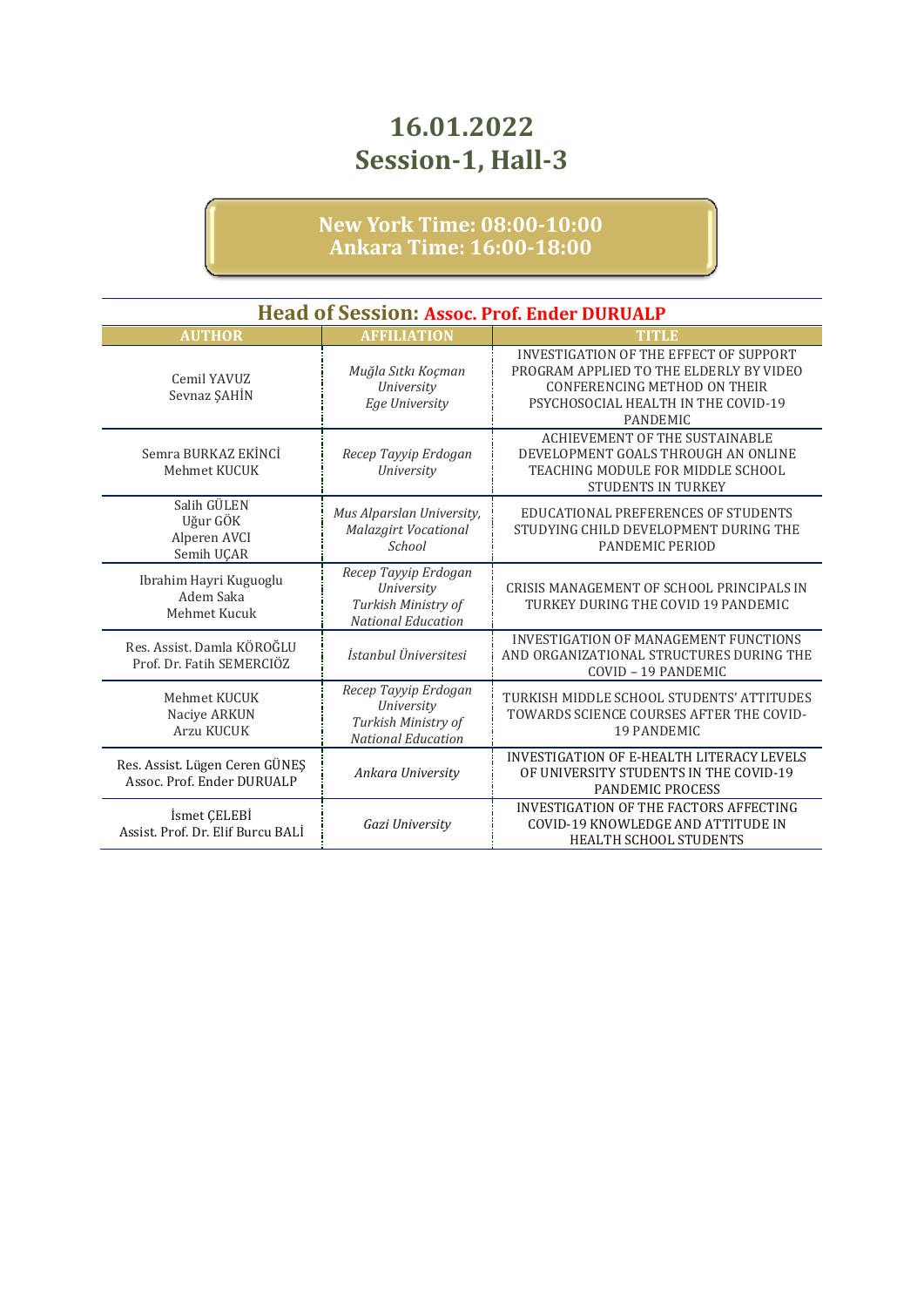| <b>Head of Session: Dr. Petar STAMOV</b>                                                                                        |                                                                                    |                                                                                                                                                   |
|---------------------------------------------------------------------------------------------------------------------------------|------------------------------------------------------------------------------------|---------------------------------------------------------------------------------------------------------------------------------------------------|
| <b>AUTHOR</b>                                                                                                                   | <b>AFFILIATION</b>                                                                 | TITLE                                                                                                                                             |
| Ahmed Zuhair AL-NUAIEMY<br>Rana Mohammed JASIM<br>Alaa Yousif AYED<br>Abdurahman Mazin HASHIM                                   | Mosul University, Iraq                                                             | ASSESSMENT OF NURSING STUDENT'S<br>KNOWLEDGE TOWARDS PREVENTIVE STRATEGIES<br>OF COVID-19                                                         |
| Luay Amjed MAHMOOD AL-WALY<br>Mohammed Ahmed SULTAN AL-<br><b>WILY</b>                                                          | College of Nursing,<br>University of Mosul/ Iraq                                   | PEDIATRIC NURSES' KNOWLEDGE AND ATTITUDE<br>REGARDING CONTROL AND PREVENTION OF<br>COVID-19 AMONG PEDIATRIC IN MOSUL TEACHING<br><b>HOSPITALS</b> |
| Abdulrahman Mazin HASHİM<br>Alaa Yousif AIED<br>Ahmed Mishal Mohammed SALİH<br>Radhwan Hussein IBRAHİM<br>Hanady Jabbar MAHMOOD | University of Mosul                                                                | PERCEPTIONS OF MOSUL UNIVERSITY STUDENTS'<br>REGARDING MYTHS OF COVID-19 VACCINES                                                                 |
| Gulmira ALIBAYOVA<br>Nurmammad MUSTAFAYEV<br>Irada HUSEYNOVA                                                                    | Azerbaijan National<br>Academy of Sciences,<br>Baku, Azerbaijan                    | THE COMBINED ROLE OF THE ACE GENE I/D AND<br>THE ACE 2 GENE G8790A POLYMORPHISMS IN THE<br>ETIOLOGY OF COVID-19                                   |
| Fatima AQEL<br>Hamza ALAA<br>Nour Eddine ALAA                                                                                   | Hassan First University of<br>Settat, Morocco<br>Cadi Ayyad University,<br>Morocco | STOCHASTIC MATHEMATICAL MODEL OF COVID-<br>19 TRANSMISSIBILITY DURING THE VACCINATION<br>PERIOD                                                   |
| Petar STAMOV<br>Sylvia STAMOVA<br>Rumen HRİSTOV                                                                                 | MHAT "St.Anna"<br>Medical university "Prof.<br>Paraskev Stovanov"                  | INTUSSUSCEPTION IN INFANTS WITH SARS-CoV-2<br><b>INFECTION</b>                                                                                    |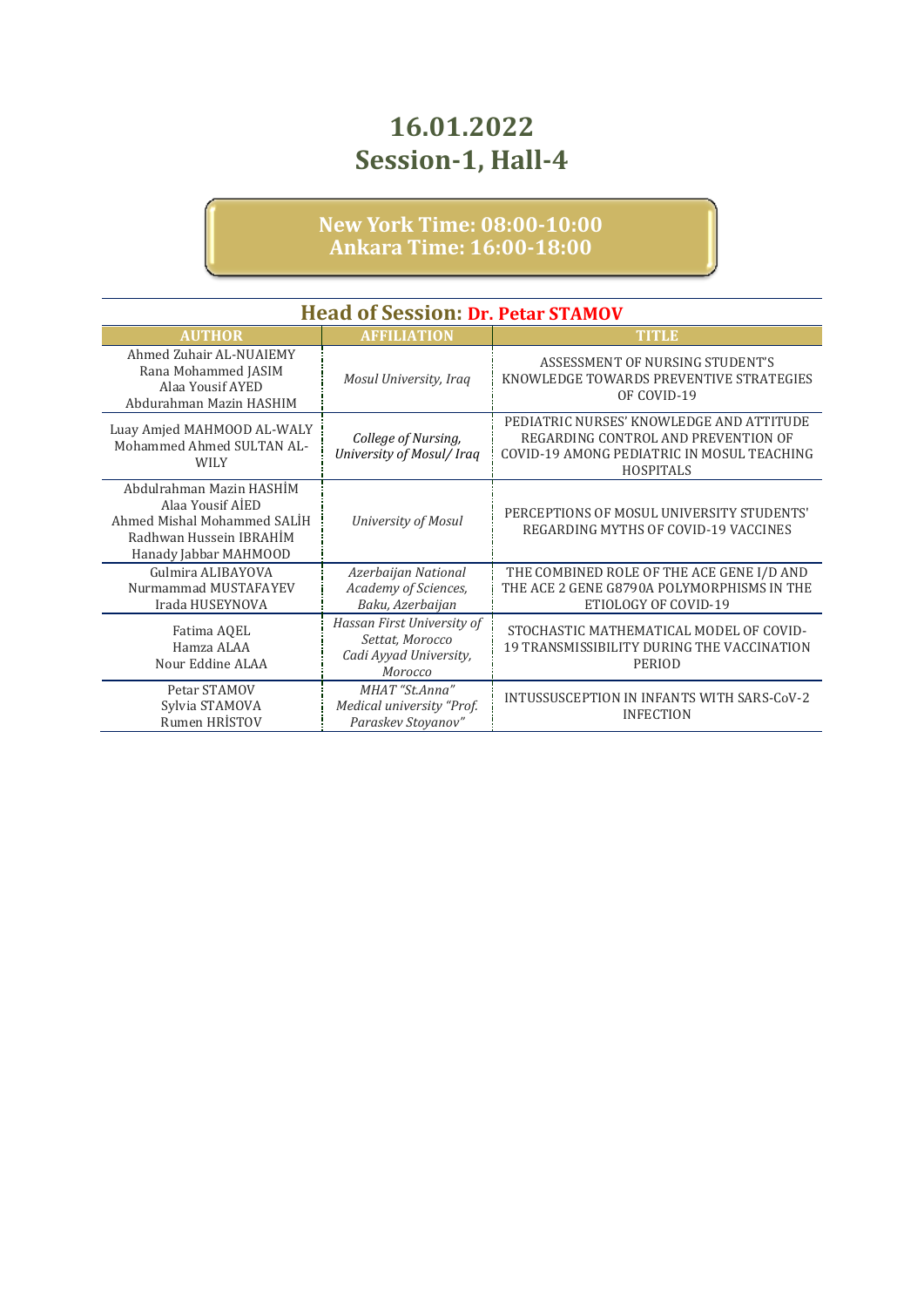| <b>Head of Session: Assoc. Prof. Gulseren DAGLAR</b>                                                                                                                    |                                                                                                      |                                                                                                                       |  |
|-------------------------------------------------------------------------------------------------------------------------------------------------------------------------|------------------------------------------------------------------------------------------------------|-----------------------------------------------------------------------------------------------------------------------|--|
| <b>AUTHOR</b>                                                                                                                                                           | <b>AFFILIATION</b>                                                                                   | TITLE                                                                                                                 |  |
| Serdar ÖZKAYA<br>Evren ÇAĞLARER                                                                                                                                         | Institute of Natural and<br><b>Applied Sciences</b>                                                  | THE RELATIONSHIP BETWEEN BURNOUT LEVELS<br>AND DEMOGRAPHIC CHARACTERISTICS OF<br>HEALTH WORKERS A META-ANALYSIS STUDY |  |
| Yücel BILGIN                                                                                                                                                            | <b>Bursa Uludag University</b>                                                                       | COVID-19 PRESENTING WITH ACUTE ARTHRITIS: A<br><b>CASE REPORT</b>                                                     |  |
| Res. Asst. Manolya PARLAS<br>Assoc. Prof. Dilek BİLGİÇ<br>Assoc. Prof. Gülseren DAĞLAR                                                                                  | Dokuz Eylül University<br>Sivas Cumhuriyet<br>University                                             | MAINTAINING PELVIC FLOOR HEALTH DURING<br>COVID-19: TELE-HEALTH AND TELE-MEDICINE<br><b>PRACTICES</b>                 |  |
| Doç. Dr. Meral EKİM<br>Dr. Öğr. Üyesi Sameh ALAGHA<br>Dr. Öğr. Üyesi Zafer Cengiz ER<br>Prof. Dr. Hasan EKİM<br>Prof. Dr. Ferit ÇİÇEKCİOĞLU<br>Prof. Dr. M. Fevzi POLAT | <b>Yozgat Bozok University</b>                                                                       | RELATIONSHIP BETWEEN COVID-19 AND<br>THROMBOSIS                                                                       |  |
| Assoc. Prof. Gulseren DAGLAR<br>Assoc. Prof. Dilek BİLGİC<br>Midwife Nur Sema AKSÖZ                                                                                     | Sivas Cumhuriyet<br><b>University</b><br>Dokuz Eylul University<br>Sivas Yıldızeli State<br>Hospital | DID FEAR OF CORONAVIRUS (COVID-19)<br>INFLUENCE HEALTH-SEEKING AND HEALTHY<br>LIVING BEHAVIORS IN PREGNANT WOMEN?     |  |
| Dr. Namik BİLİCİ                                                                                                                                                        | Karabük University                                                                                   | PHARMACEUTICAL MODULATION OF<br>CONVENTIONAL DRUGS IN COVID-LIKE<br>PANDEMIES; THE CASE OF RIBAVIRIN                  |  |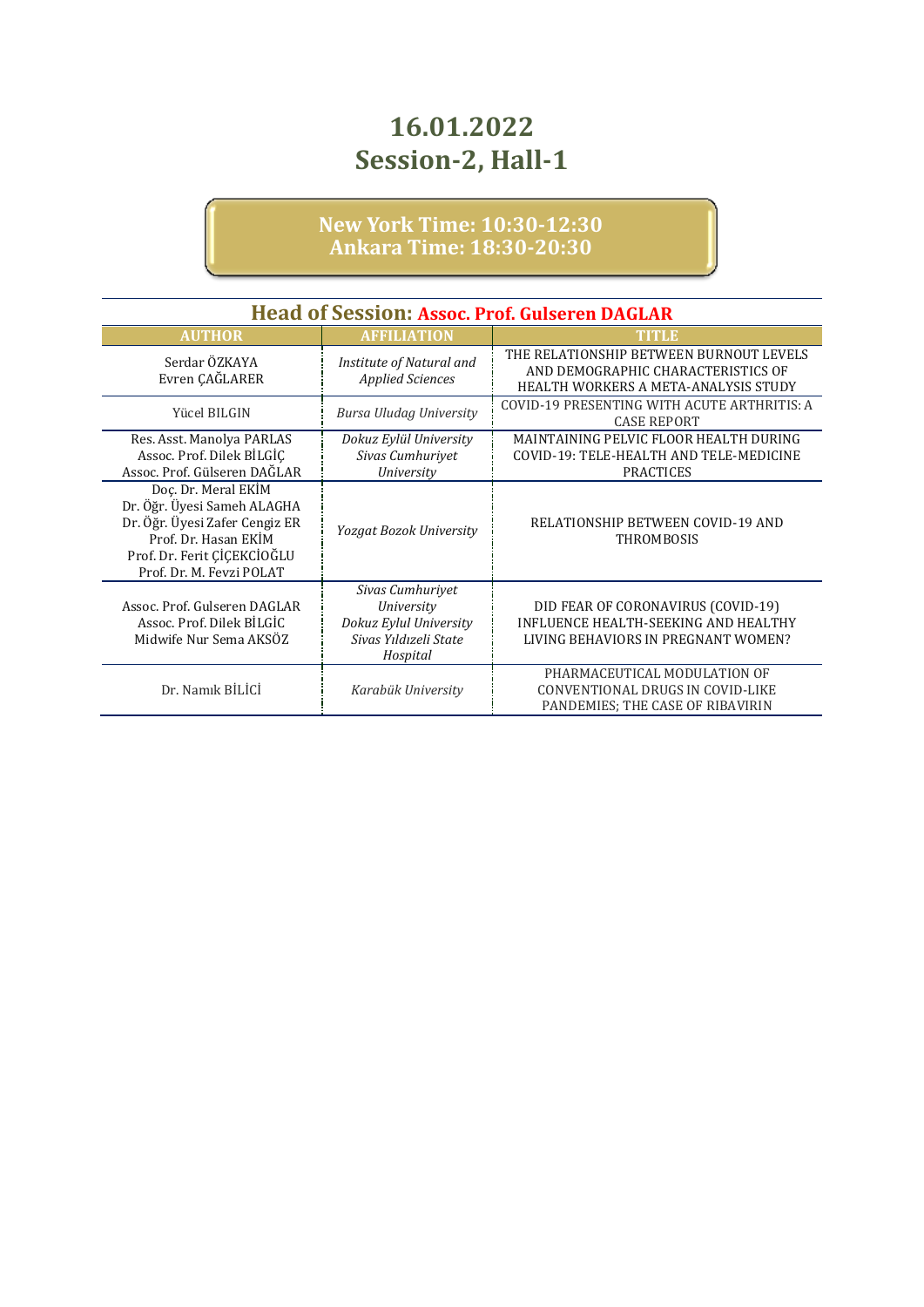| <b>Head of Session: Dr. Lena Elizabath DAVID</b>                                                                                        |                                                                                    |                                                                                                                      |
|-----------------------------------------------------------------------------------------------------------------------------------------|------------------------------------------------------------------------------------|----------------------------------------------------------------------------------------------------------------------|
| <b>AUTHOR</b>                                                                                                                           | <b>AFFILIATION</b>                                                                 | <b>TITLE</b>                                                                                                         |
| Aakansha GIRI GOSWAMI<br>Farhanul HUDA<br>Somprakas BASU                                                                                | All India Institute of<br><b>Medical Sciences</b><br>Rishikesh, India              | KNOWLEDGE, ATTITUDE AND PRACTICE OF<br>PATIENTS ATTENDING SURGERY CLINICS<br>TOWARDS COVID-19 INFECTION AND PANDEMIC |
| Dr. Lena Elizabath DAVID<br>Dr. Farhanul HUDA<br>Dr. Somprakas BASU<br>Dr. Bibek KARKI<br>Dr. Summi KARN                                | All India Institute of<br><b>Medical Sciences</b><br>Rishikesh, India              | EFFECT OF COVID 19 ON SURGICAL EMERGENCIES<br>IN A TERTIARY CARE CENTRE IN INDIA                                     |
| Dr. Rahul MISHRA<br>Dr. Farhanul HUDA<br>Dr. Harindra SANDHU                                                                            | All India Institute of<br><b>Medical Sciences</b><br>Rishikesh, India              | IS COVID-19 A NEW CAUSATIVE FACTOR OF ACUTE<br>RECURRENT PANCREATITIS?                                               |
| Miglena TSVETKOVA-GABERSKA<br>Krasimira ZLATKOVA<br>Yuliyan ZLATKOV                                                                     | South-West University<br>"Neofit Rilski"                                           | ASSESSMENT OF PHYSIOTHERAPEUTIC<br>POTENTIAL AND REHABILITATION OF PATIENTS<br>POST COVID-19 INFECTION               |
| Ayten Mammadzade<br>Shalala Ismayilova<br>Lamiya Huseyn<br>Vafa Mammadova<br>Samira Mammadova<br>Shafaq Ibrahimova<br>Shahana Gurbanova | Azerbaijan Medical<br><b>University</b><br>Hacettepe University,<br>Ankara, Turkey | THE ASSOCIATION OF COVID-19 WITH ACUTE<br><b>KIDNEY INJURY</b>                                                       |
| HUSEYNOVA Gulgiz Agahasan                                                                                                               | Azerbaijan Medical<br>University                                                   | MORPHOLOGICAL CHARACTERISTICS OF THE<br>LYMPHOID FORMATIONS OF URINARY BLADDER<br>IN DIFFERENT AGE PERIODS           |
| P. H. NAJAFGULİYEVA                                                                                                                     | <b>II Department of Surgical</b><br>Diseases of AMU                                | GASTRODUODENAL BLEEDING IN THE POSTKOVID<br><b>PERIOD</b>                                                            |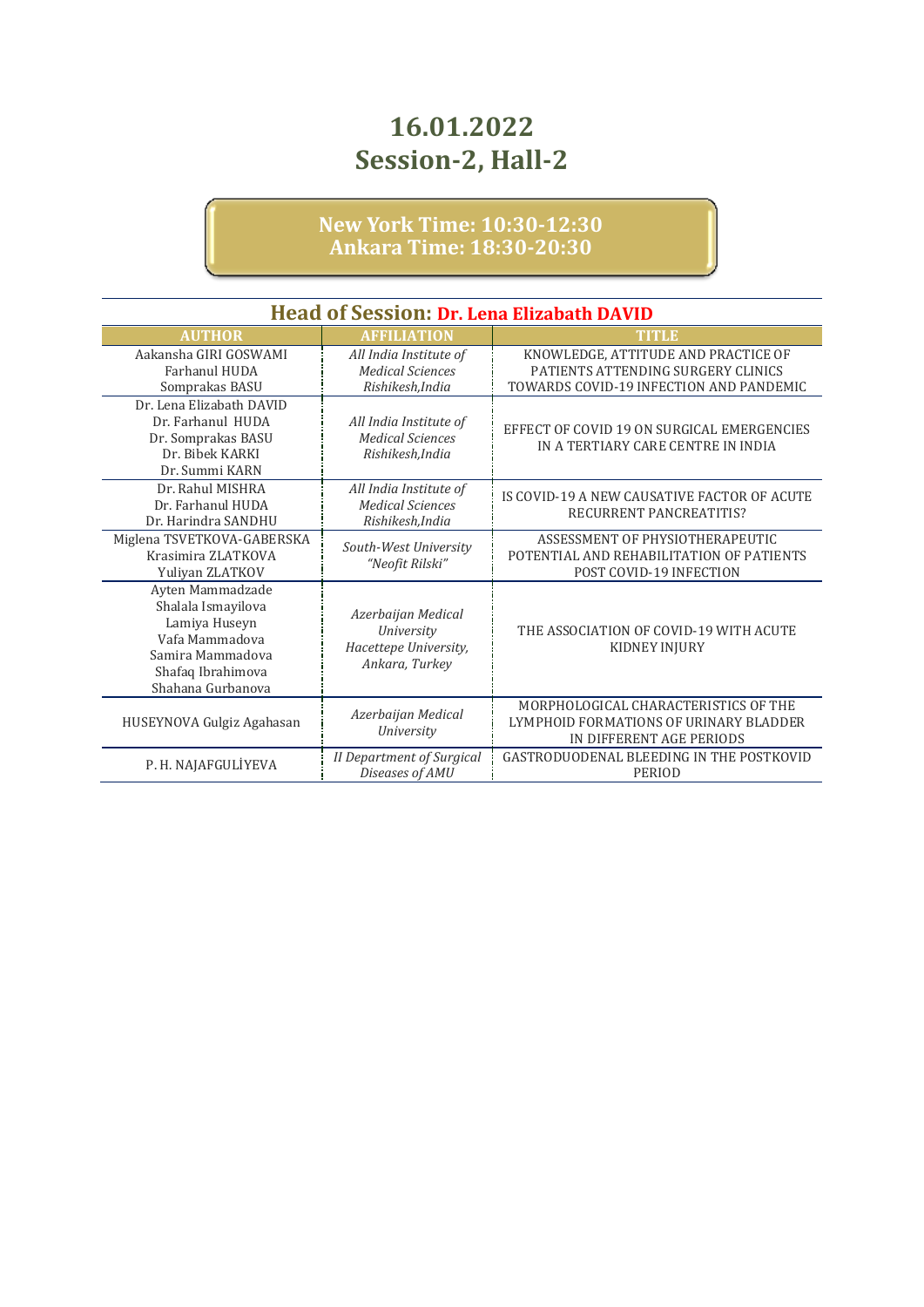| <b>Head of Session: Dr. Joanna RODZIEWICZ</b>                                                                                           |                                                                                                                                                |                                                                                                                                                            |
|-----------------------------------------------------------------------------------------------------------------------------------------|------------------------------------------------------------------------------------------------------------------------------------------------|------------------------------------------------------------------------------------------------------------------------------------------------------------|
| <b>AUTHOR</b>                                                                                                                           | <b>AFFILIATION</b>                                                                                                                             | <b>TITLE</b>                                                                                                                                               |
| Firman NOOR<br>Lina MARLINA                                                                                                             | National Research and<br>Innovation Agency,<br>Research Center for<br>Politics, Jakarta<br>Universitas Mercu Buana.<br>Indonesia               | POLITICAL EXCLUSION DAN DISEMPOWERMENT<br>TENDENCIES IN INDONESIA: THE POLITICAL<br>PHENOMENA DURING COVID-19 PANDEMIC                                     |
| Oludare O. Osiboye<br>Babatope Oluseun Odusina<br>Aderemi Timothy Adeleye                                                               | Tai Solarin College of<br>Education<br>Chinese Academy of<br>Sciences (CAS), Dalian,<br>China                                                  | <b>HERBAL MANAGEMENT OF COVID-19 POST</b><br>VACCINATION INFECTION IN IJEBU ODE NIGERIA                                                                    |
| Associate Professor Marieta<br><b>SAFTA</b>                                                                                             | Titu Maiorescu University,<br><b>Bucharest</b>                                                                                                 | THE IMPACT OF COVID-19 ON HUMAN RIGHTS IN<br>ROMANIA LANDMARKS OF THE CONSTITUTIONAL<br><b>CASE LAW</b>                                                    |
| Joanna RODZIEWICZ<br>Wojciech JANCZUKOWICZ<br>Artur MIELCAREK                                                                           | University of Warmia and<br>Mazury in Olsztyn,<br>Poland                                                                                       | ENVIRONMENTAL CONSEQUENCES OF COVID-19<br><b>LOCKDOWNS IN URBAN WASTEWATER</b><br>MANAGEMENT                                                               |
| Mazaher REİS ZADE                                                                                                                       | Social Sciences of Ankara<br>University                                                                                                        | COVID 19 AND ITS IMPACT ON THE<br>INTERNATIONAL SYSTEM IN THE POLITICAL<br><b>DIMENSION</b>                                                                |
| Adi MANA<br>Shifra SAGY<br>Sharón BENHEIM                                                                                               | Peres Academic Center,<br>Rehovot, Israel<br>Ben Gurion University,<br>Beer-Sheva, Israel                                                      | SALUTOGENESIS IN THE TIME OF COVID-19: WHAT<br>COPING RESOURCES ENABLE PEOPLE TO FACE<br>THE CRISIS AND STAY WELL? INTERNATIONAL<br>AND LONGITUDINAL STUDY |
| Promise Goodness Adeleye<br>Aderemi Timothy Adeleye<br>Oladeji Daniel Oladele<br>Gideon Oluwaseun Olayioye<br>Sunday Blessing Oladipupo | University of Ilorin<br>Chinese Academy of<br>Sciences (CAS)<br>Joseph Ayodele Babalola<br>University<br>Nigeria Immigration<br>Services (NIS) | <b>ANALYTICAL REVIEWS OF COVID-19 ON</b><br>REALIZATION OF SUSTAINABLE DEVELOPMENT<br>GOALS (SDGs): CRITICAL EVALUATION OF COVID-<br>19 EFFECTS ON SDG-3   |